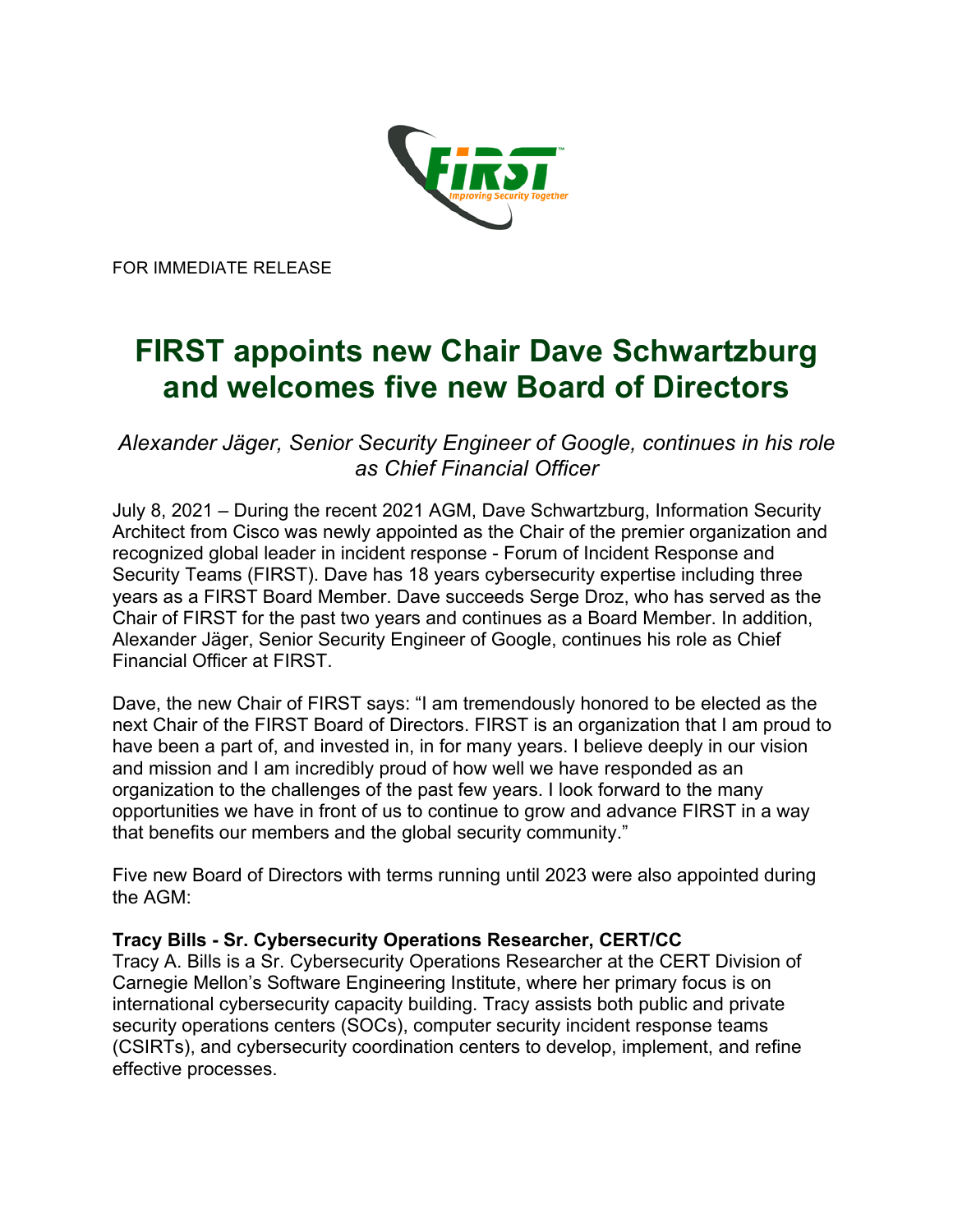### **Dr. Sherif Hashem - Visiting Computer Science Professor, SUNY Polytechnic Institute-USA**

Dr. Hashem led key national cybersecurity efforts in Egypt, especially establishing EG-CERT (2009) and drafting Egypt's first National Cybersecurity Strategy (2017). Dr. Hashem was a member of the UN GGE (2012-13) and the Chairman of the ITU's CWG on Child on Line Protection (2010-17). He has spoken at several international events within the UN, ITU, African Union, OIC, OECD, OSCE, and the League of Arab States.

## **Michael Hausding - Competence Lead DNS & Domain Abuse, SWITCH-CERT**

Michael Hausding works for SWITCH, the Swiss NREN and ccTLD for .ch. Michael holds a master's in computer science from the University Darmstadt, a MAS in management, technology, and economics from the ETH Zürich, and a Diploma in Contemporary Diplomacy from the University of Malta.

## **Mona Elisabeth Østvang - Security researcher, mnemonic**

Mona has several years of experience in security consulting and has been responsible for incident response in numerous large and complex security incidents. Mona has been involved in FIRST for over ten years.

## **Yukako Uchida - Manager Global Coordination Division, JPCERT/CC**

Yuka joined JPCERT/CC in 2013 and has dedicated herself to global CSIRT engagement, especially as Secretariat for APCERT (Asia Pacific Computer Emergency Response Team). She also contributes to JPCERT/CC's blog as an author and translator.

"With the completion of the 2021 FIRST AGM, we have welcomed five new members to the Board of Directors. We were fortunate to have an excellent ballot of talented and qualified candidates vying for these positions. I am encouraged by the passion and excitement of the board and look forward to how we will respond and come together to drive the strategic priorities of the organization," added Dave.

The new Board of Directors will join the existing Board of Directors; Javier Berciano of Citrix, Serge Droz of Proton Technologies AG, and Shawn Richardson of Nvidia. Their terms will continue until 2022.

Our Board of Directors is a group of individuals responsible for general operating policy, procedures, and related matters affecting the FIRST.Org, Inc. corporation. They are appointed through a thorough nomination process at the Annual General Meeting. You can find a complete list of board members here.

----

#### **About FIRST**

FIRST aspires to bring together incident response and security teams from every country across the world to ensure a safe internet for all. Founded in 1990, the Forum of Incident Response and Security Teams (FIRST) consists of internet emergency response teams from 575